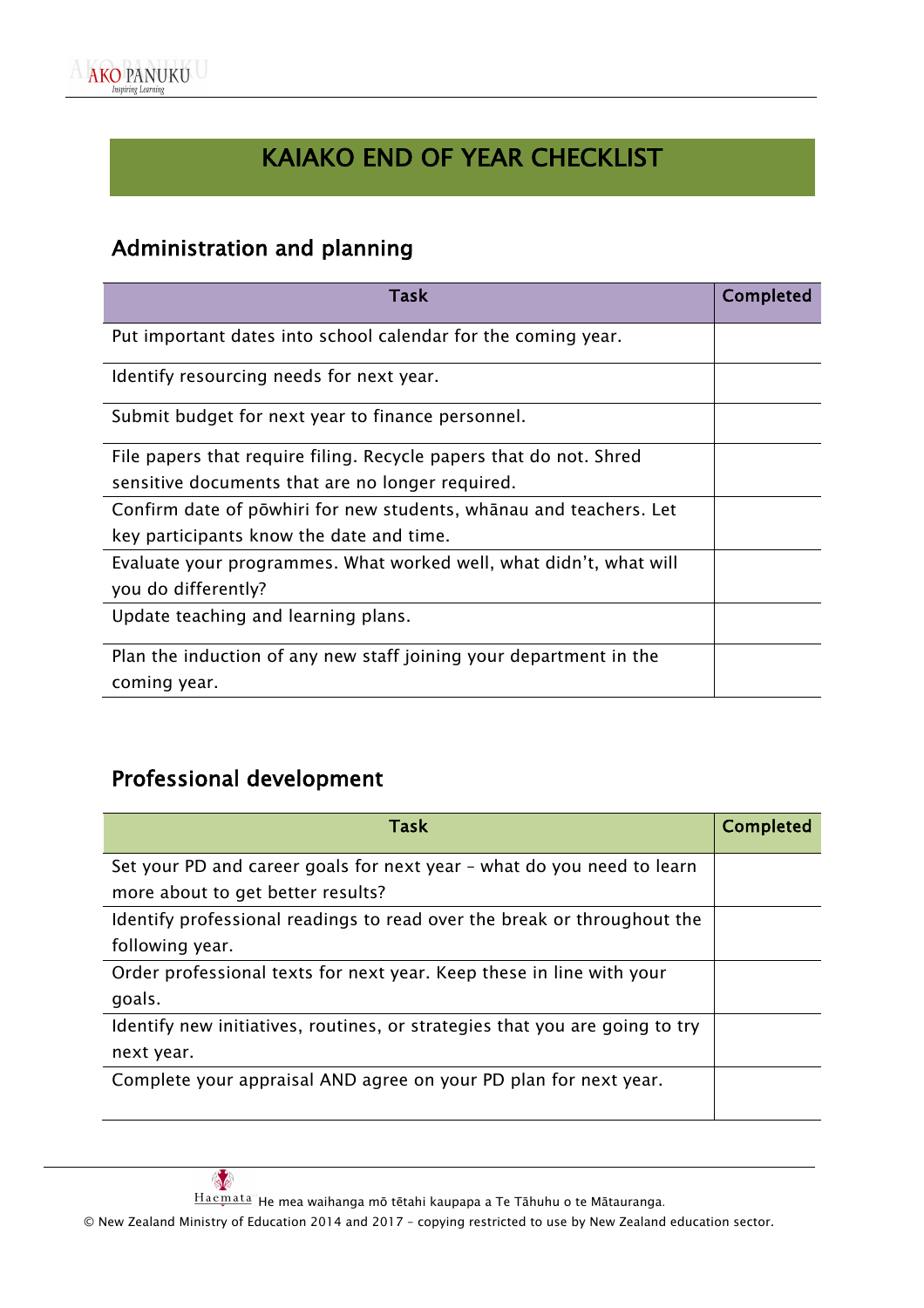

#### **NCEA**

| <b>Task</b>                                                         | <b>Completed</b> |
|---------------------------------------------------------------------|------------------|
| Check that all of your assessment grades have been entered into the |                  |
| school administration system.                                       |                  |
| Ensure all assessment material is stored in a lockable cabinet.     |                  |
|                                                                     |                  |
| Complete external moderation folders for this year - discuss        |                  |
| requirements with the PN if you are unsure.                         |                  |
| Check out the assessment specifications for next year's external    |                  |
| exams – note any changes to the specs.                              |                  |
| Identify assessment tasks that you are going to use next year. Make |                  |
| any modifications required.                                         |                  |
| Set up moderation folders for the new year.                         |                  |
|                                                                     |                  |

## Cleaning and tidying up

| <b>Task</b>                                                            | <b>Completed</b> |
|------------------------------------------------------------------------|------------------|
| Clean your whiteboard. If your whiteboard is hard to clean, follow the |                  |
| instructions in this video to help you restore it.                     |                  |
| http://www.wikihow.com/Restore-a-Whiteboard                            |                  |
| Clean tables and desks.                                                |                  |
|                                                                        |                  |
| Prepare the room for the cleaners.                                     |                  |
|                                                                        |                  |
| Take down old student work from the walls. Look for new, inspiring,    |                  |
| colourful, and meaningful things to put on your walls for next year.   |                  |
| If you have borrowed books or equipment, return them. If someone       |                  |
| has borrowed books or equipment from you, get them back.               |                  |
| Sort out your computer files. Ensure your filing system (e.g., the way |                  |
| you name your documents and folders) allows you to find the files      |                  |
| again when needed.                                                     |                  |
| Return any borrowed keys to office.                                    |                  |
|                                                                        |                  |